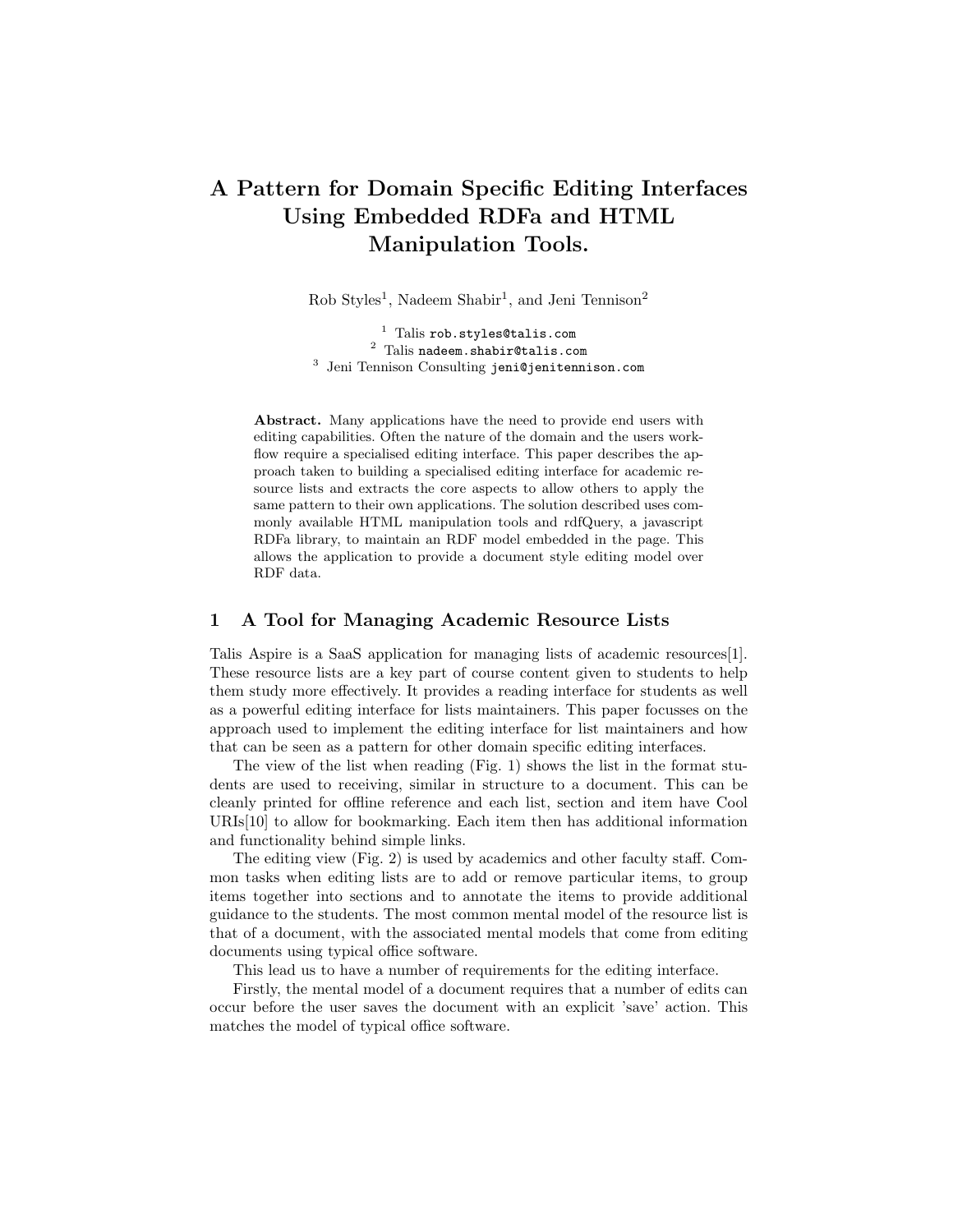| <b>BROADMINSTER</b><br><b>UNIVERSITY</b>                                                                                                                                                                                                                                                                           | Sign out   Feedback |
|--------------------------------------------------------------------------------------------------------------------------------------------------------------------------------------------------------------------------------------------------------------------------------------------------------------------|---------------------|
| My Lists<br>My Bookmarks<br>Home.                                                                                                                                                                                                                                                                                  |                     |
| <b>Financial Accounting and Reporting</b><br>Edit                                                                                                                                                                                                                                                                  |                     |
| Used by ABF203                                                                                                                                                                                                                                                                                                     |                     |
| Group by: Section   Type                                                                                                                                                                                                                                                                                           |                     |
| Table of contents [show]                                                                                                                                                                                                                                                                                           |                     |
| (94 items)                                                                                                                                                                                                                                                                                                         |                     |
| Recommended Text (2 items)                                                                                                                                                                                                                                                                                         |                     |
| New section (0 items)                                                                                                                                                                                                                                                                                              |                     |
|                                                                                                                                                                                                                                                                                                                    |                     |
| Financial accounting and reporting - Elliott, Barry., Elliott, Jamie., 2008.<br>Get this item   Availability, buying options and notes                                                                                                                                                                             | Book                |
| The 12th edition of Elliott and Elliott is the recommended text to buy for this module.                                                                                                                                                                                                                            |                     |
| Financial Accounting and Reporting, 12/E - Pearson Education EMA Catalogue<br>Get this item   Availability, buying options and notes<br>This is the companion website and student resources for the 12th edition                                                                                                   | Web Page            |
|                                                                                                                                                                                                                                                                                                                    |                     |
| Essentials of nursing research : - Polit, Denise F., Hungler, Bernadette P., c1997.<br>Get this item   Availability, buying options and notes<br>abf203                                                                                                                                                            | Book                |
| Supplementary Resources (11 items)                                                                                                                                                                                                                                                                                 |                     |
| Financial reporting - Association of Certified and Corporate Accountants., 2003.<br>A capacità incorporation di la contrata della contrata della contrata della contrata della contrata della contrata della contrata della contrata della contrata della contrata della contrata della contrata della contrata de | Book                |

Fig. 1. Talis Aspire: Student View of an Academic Resource List

Secondly, the document being edited should be visually the same as the document when read, allowing the user to see what the result of their actions will be.

Thirdly, the editing interface should be a dynamic experience, supporting efficient editing with easy-to-use mechanisms for completing the common tasks. In practice this would mean an AJAX interface.

Fourth, the application allows for concurrent editing, something not in most people's mental model of a document, so we wanted to make saves resilient, where possible, to concurrent edits.

Fifth, the underlying data is stored as RDF and may be annotated and augmented by data the application does not know about. Edits should not be destructive to this data.

It is in this context that we set about designing a technical approach that met all five goals and was as simple as possible to implement.

HTML representations of underlying data are usually specialised interfaces designed to show the data in the best way for a human with a particular task to perform. An editing interaction designed for the user must integrate the editing function with this HTML representation and reflect changes the user makes in that representation. In situations where the data is posted back to the server to update the underlying model the server can simply re-render the HTML based on the new model. If a more dynamic editing interface is to be provided using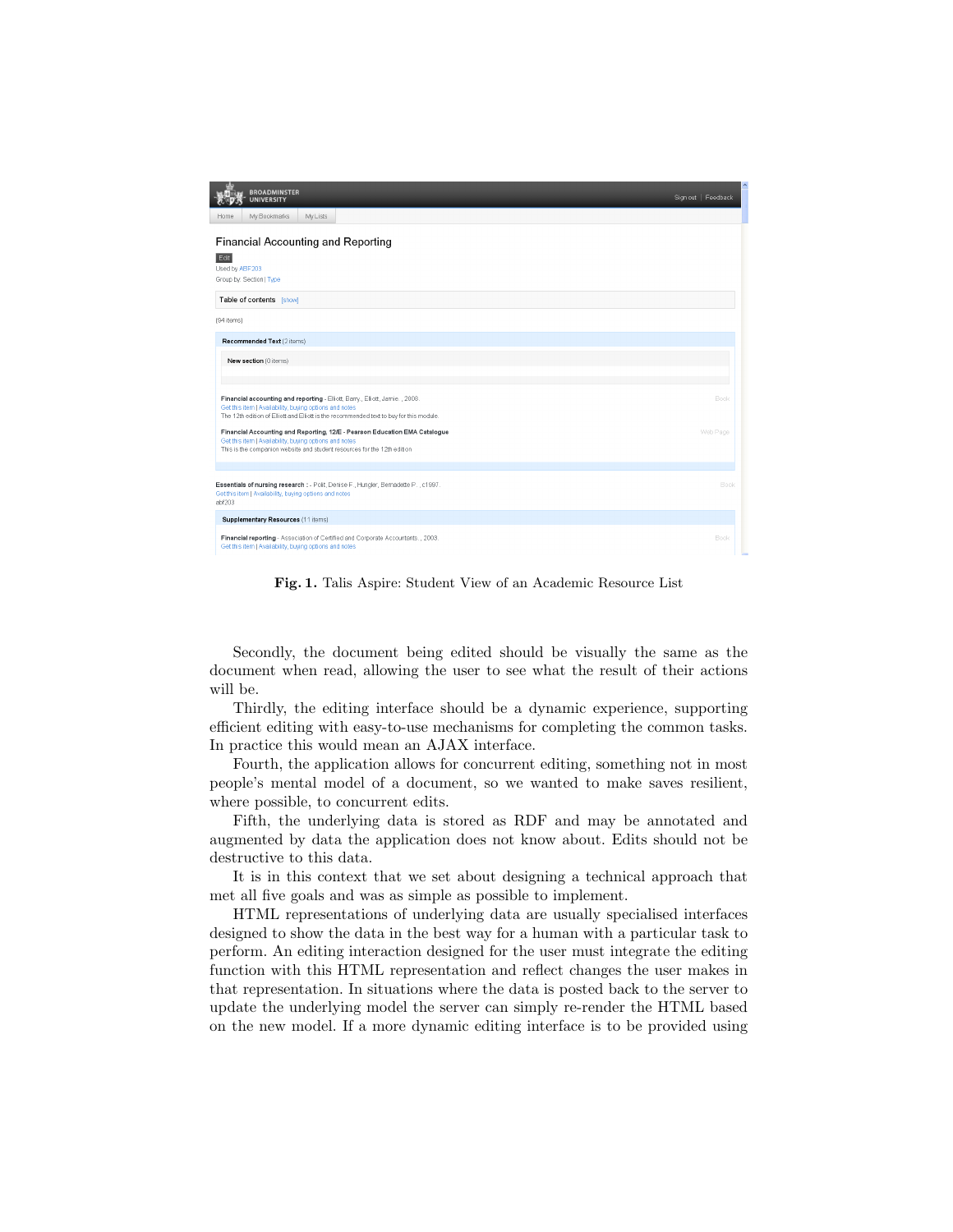| <b>BROADMINSTER</b><br><b>UNIVERSITY</b>                                                                                                                                                                  |                  |                   | Sign out   Feedback                                                                                               |
|-----------------------------------------------------------------------------------------------------------------------------------------------------------------------------------------------------------|------------------|-------------------|-------------------------------------------------------------------------------------------------------------------|
| My Bookmarks<br>My Lists<br>Home.                                                                                                                                                                         |                  |                   |                                                                                                                   |
| <b>Financial Accounting and Reporting</b><br>Used by ABF203                                                                                                                                               |                  | Actions           | Save<br>Discard changes                                                                                           |
| Table of contents [show]                                                                                                                                                                                  |                  | <b>Sections</b>   |                                                                                                                   |
| (94 items)                                                                                                                                                                                                |                  |                   | ← New Section                                                                                                     |
|                                                                                                                                                                                                           |                  | My Bookmarks      |                                                                                                                   |
| Recommended Text (3 items)                                                                                                                                                                                |                  | Find:             |                                                                                                                   |
|                                                                                                                                                                                                           |                  |                   | YouTube - The Language of<br>Business: Finance 101                                                                |
| Financial accounting and reporting - Elliott, Barry., Elliott, Jamie., 2008.<br>The 12th edition of Elliott and Elliott is the recommended text to buy for this module.                                   | Book             | ↛                 | No new revolution in<br>economics? Taking Thompson<br>and fine forward                                            |
| $\Leftrightarrow$ Public finance quarterly.<br>It is recommended that you maintain awareness of the current issue, as well as reviewing the last                                                          | Journal          | ⊕                 | Applied financial economics                                                                                       |
| 3vears backfile.                                                                                                                                                                                          |                  | $\oplus$          | Broad-basing green stock<br>market indices: a concept note                                                        |
| Financial Accounting and Reporting, 12/E - Pearson Education EMA Catalogue<br>This is the companion website and student resources for the 12th edition                                                    | Web Page         | $\oplus$          | Public finance quarterly.                                                                                         |
|                                                                                                                                                                                                           |                  | $\oplus$          | Private and public finance                                                                                        |
| Supplementary Resources (11 items)                                                                                                                                                                        |                  | ↛                 | Structural Evolution of the<br>Protein Kinase-Like Superfamily<br>I SciVee                                        |
| Financial reporting - Association of Certified and Corporate Accountants 2003.                                                                                                                            | Book             | $\Leftrightarrow$ | YouTube - Starting a New<br>Business - Part 1, Introduction                                                       |
| $\bigoplus$ Financial reporting : International stream. [ACCA study text] - Association of Certified and<br>Corporate Accountants. 2004                                                                   | Book             | $\Leftrightarrow$ | Annals of Clinical Microbiology<br>and Antimicrobials   Full text  <br>Exogenous re-infection by a                |
| ← Accounting Standards Board - Welcome                                                                                                                                                                    | Web Page         |                   | novel Streptococcus<br>pneumoniae serotype 14 as a<br>cause of recurrent meningitis in<br>a child from The Gambia |
| Accounting theory and practice - Glautier, M. W. E., Underdown, Brian., 2001.<br>⊕<br><b>IASB Home</b><br>This is the home page of the International Accounting Standards Board and is where you can find | Book<br>Web Page |                   | PLoS ONE: Rapid Regulatory<br>T-Cell Response Prevents<br>Cytokine Storm in CD28<br>$\checkmark$                  |
| information about international accounting standards (IERS and IAS) as well as recent inofrmation on                                                                                                      |                  |                   | Superagonist Treated Mice                                                                                         |

Fig. 2. Talis Aspire: Editing View of an Academic Resource List

DHTML techniques then the HTML DOM must be manipulated directly and a number of changes are submitted to the server in one go.

There are a number of mature libraries that allow for manipulation of the DOM based on user input, including support for text editing, drag-and-drop, enumerated options and more. Those the team felt familiar with are  $Prototype<sup>4</sup>$ , JQuery<sup>5</sup>, Scriptaculous<sup>6</sup> and YUI<sup>7</sup>. Any one of these libraries could provide the basis of the editing facilities we aimed to provide.

The approach we developed uses client-side javascript to change a read-only page into an editing mode. On switching into edit mode the first thing that happens is that the page is parsed to extract a copy of the initial model, which has been embedded in the page using RDFa[5]. This is kept as the starting point from which to derive a list of changes. After the initial model has been captured we use normal DHTML and AJAX libraries, in our case we used Prototype and Scriptaculous, to provide text editing, drag-and-drop re-ordering, removal of elements and drag-and-drop of new items onto a list.

<sup>4</sup> http://www.prototypejs.org/

 $5 \text{ http://jquery.com/}$ 

<sup>6</sup> http://script.aculo.us/

<sup>7</sup> http://developer.yahoo.com/yui/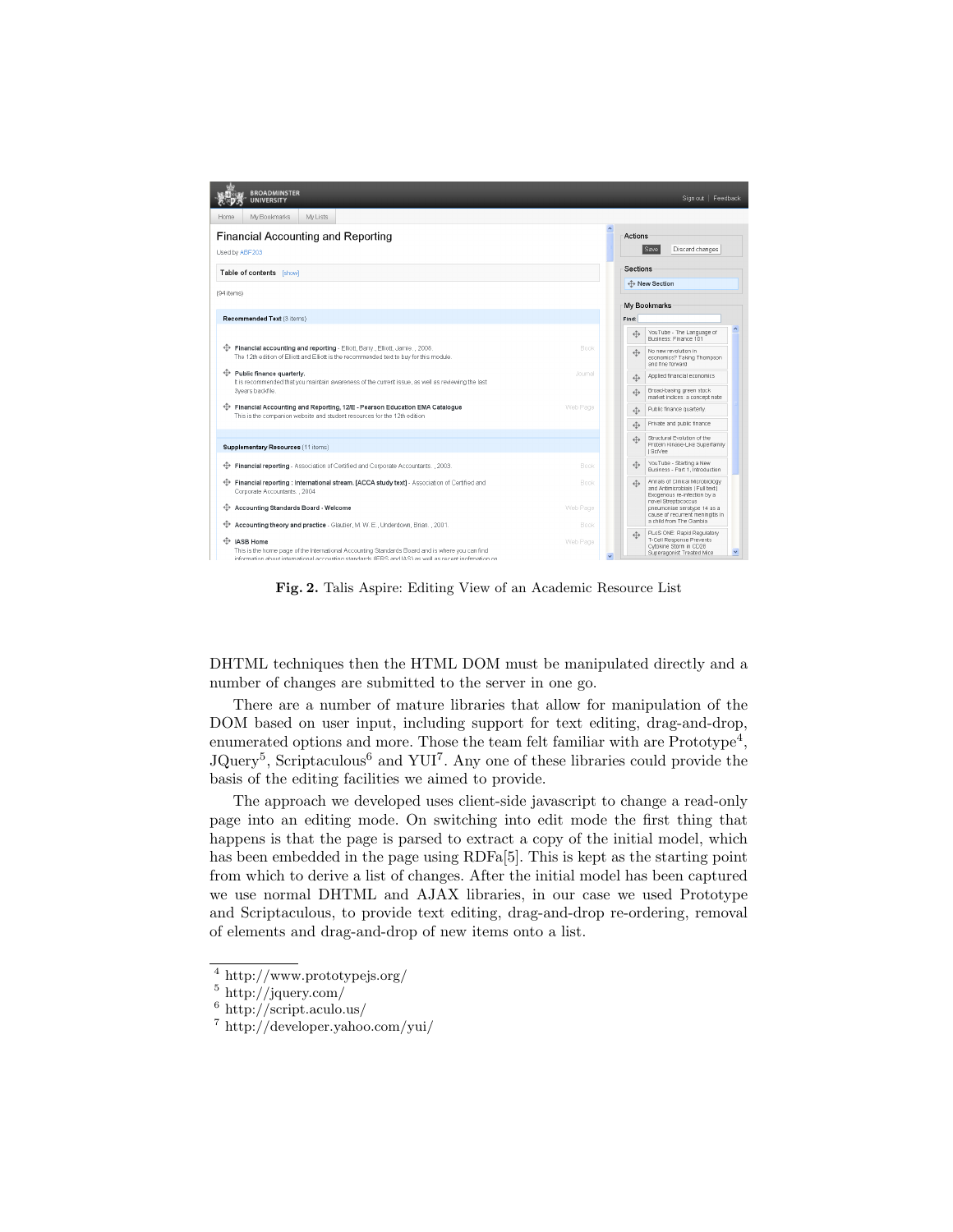We arrived at our approach independently and later found a great deal of inspiration in the work done on Ontowiki by Dietzold et al[6]. This work attempted to provide generic editing tools for RDFa within a wiki page. The notion of a suite of generic editing tools for RDFa is very appealing, but the user experience requirements for our application called for a specialised editing interface. The intention was to provide editing of structured data while maintaining the list view that users are accustomed to and would be expecting.

## 2 The Solution

The data underpinning Talis Aspire is stored as RDF in a Talis Platform Store[7], making use of several ontologies including AIISO<sup>8</sup>, Resource List<sup>9</sup>, Bibliontol- $\log y^{10}$ , SIOC<sup>11</sup> and FOAF<sup>12</sup>.

Our solution for editing embeds RDFa within the page in such a way that manipulation of the HTML DOM results in consistent and coherent changes to the embedded model.

Server-side the pages are rendered by PHP from data stored natively as RDF in a Talis Platform store. The application does content negotiation to return text/html or application/rdf+xml to the client. If the response is HTML then RDFa is included in the page contents. The use of text/html rather than the application/xhtml+xml mime type, is to support older browsers.

The HTML manipulation during editing uses a combination of custom code for edit dialogs and scriptaculous and prototype to provide drag-and-drop support.

The extraction of the model from RDFa within the page is performed by  $\text{rdfQuery}^{13}$  which also uses JQuery for some page parsing tasks. Other libraries, such as Ubiquity<sup>14</sup> could be used as well, but our familiarity with jQuery and prototyping experience with rdfQuery led us to select that.

Figure 3 shows a very much simplified diagram of the thin layer of application code for Talis Aspire, above a Talis Platform Store, accessed via the internet by both staff and students using standard browsers.

The key to the simplicity of this approach was to recognise that all we needed for an editing session was a pair of before and after models. These models can then be used to generate a changeset<sup>15</sup> that persists the changes to underlying storage. The structure of changesets is such that they also provide an ideal mechanism for creating an auditable change history.

<sup>8</sup> http://purl.org/vocab/aiiso

http://purl.org/vocab/resourcelist

<sup>10</sup> http://bibliontology.com/

<sup>11</sup> http://sioc-project.org/

<sup>12</sup> http://www.foaf-project.org/

<sup>13</sup> http://code.google.com/p/rdfquery/

<sup>14</sup> http://code.google.com/p/ubiquity-rdfa/

<sup>15</sup> http://n2.talis.com/wiki/Changeset Protocol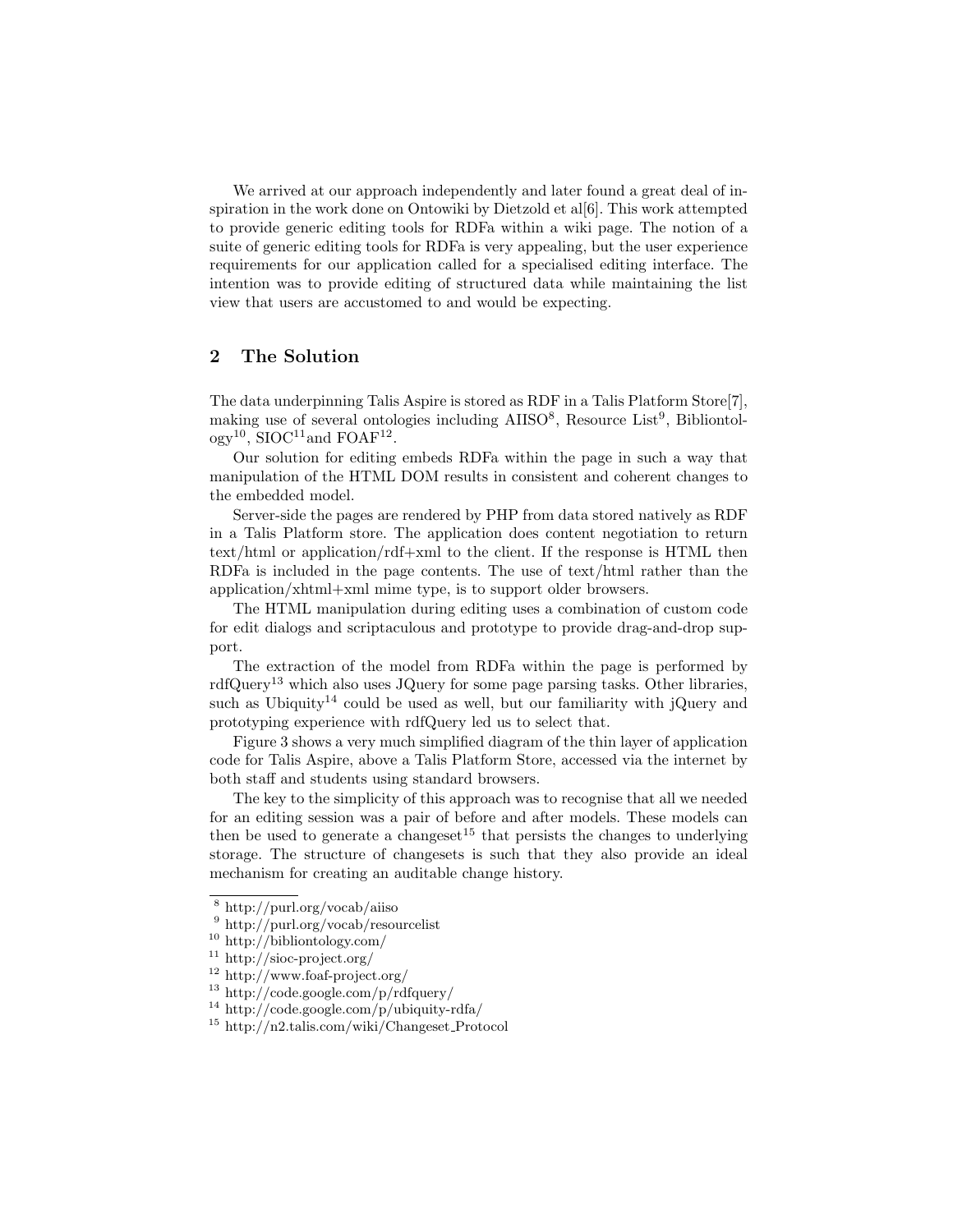

Fig. 3. Talis Aspire: Simplified Application Architecture

The changesets provide the equivalent of a Diff in source code configuration management. It is easy to conceive how this could be used to provide a feature to compare versions at some time in the future.

The client side code for saving a list is rather trivial, needing only to extract the final model and package that along with the initial model for submission to the server:

```
function saveListChanges() {
    showModalLayer('Saving list changes - please wait...');
   reindexSequences();
    var newModel = toRDFXML();
   var params = 'oldmodel=' + oldModel + '&newModel=' + newModel;
   new Ajax.Request(listUri,
    {
        method: 'post',
        parameters: {old_model: oldModel, new_model: newModel},
        contentType: 'application/x-www-form-urlencoded; charset=UTF-8
        onSuccess: function(transport)
        {
            redirect(listUri);
        },
        on409: function(transport)
        {
            alert('Someone else has changed the data...');
            redirect(listUri);
        },
```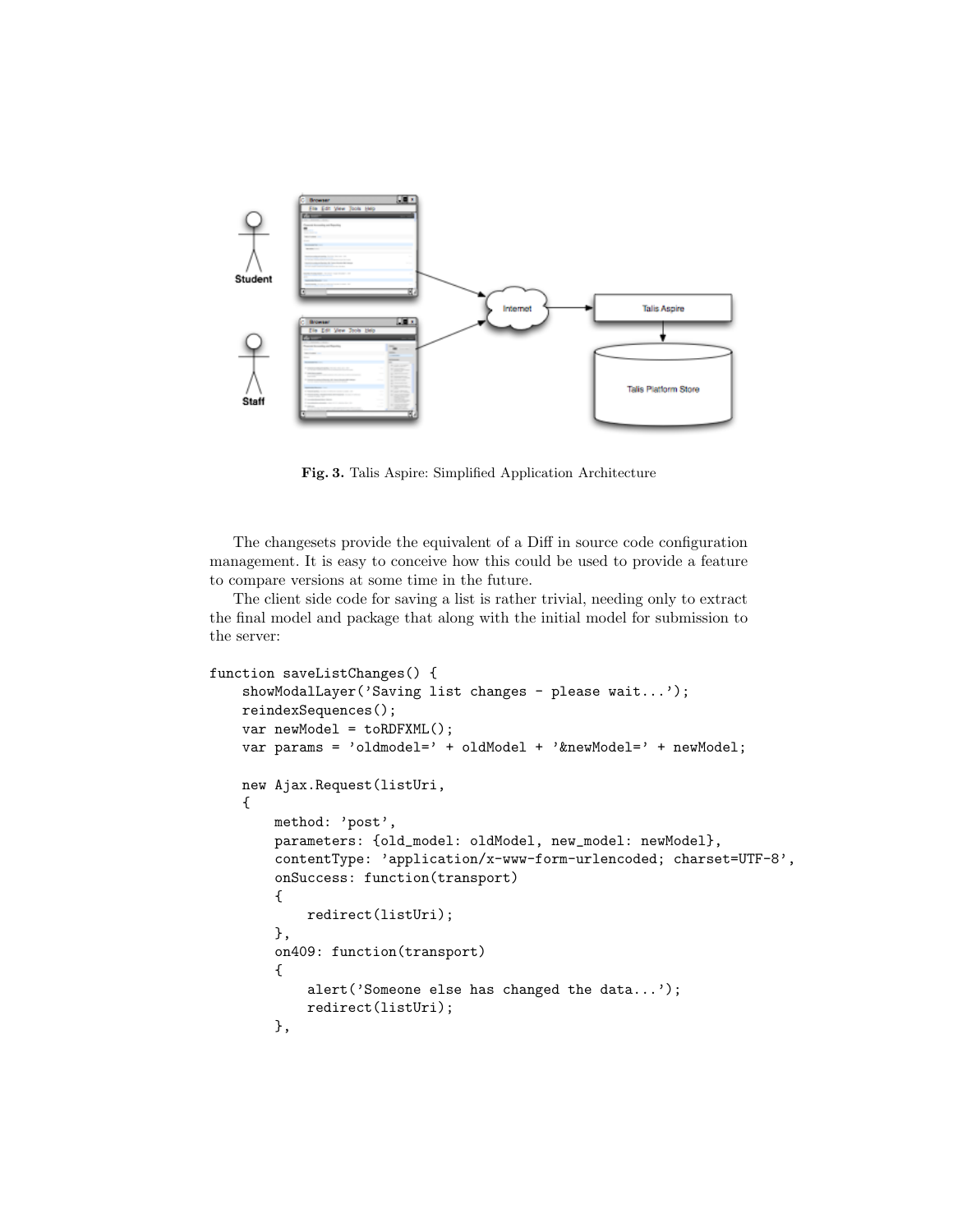```
onFailure: function(transport)
    {
        alert('There was a problem... ' + transport.responseText);
        redirect(listUri);
    }
});
```
Server-side we have code that uses  $ARC2^{16}$  and Moriarty<sup>17</sup> to generate the changesets from the before and after models and submit to the underlying store. This code is, again, small and relatively trivial. One of the reasons that the changesets are easy to produce, reconcile and apply is that we do not use blanks nodes. Blank nodes would require more knowledge of the model and use of inverse functional properties. This would increase complexity.

Next we look at how this solution meets our stated goals.

## 2.1 Goal One: Explicit Save

}

Batching several edits from a single editing session together maintains a mental model for the user that is consistent with that of a document. This was a key factor in our user interaction design. Because edits are all held on the client until the user explicitly submits them the application behaves as expected. The client code is able to do this very simply as the model is embedded in the HTML, the same actions that change the DOM also change the model.

# 2.2 Goal Two: WYSIWYG Editing

The use of the existing HTML, the same HTML as is rendered for the reader view, gives us the same look and feel while editing as while reading. A few subtle changes are made; links disabled and some editing interface elements discreetly added.

By embedding the model within the HTML at read time we negate the need for a separately rendered view for editing, requiring only that the client supports javascript.

#### 2.3 Goal Three: Dynamic Interface

We had to worry very little about finding or writing RDFa aware tools because the RDFa is embedded using attributes and non-RDFa aware tools simply ignore attributes they don't recognise. The interface is provided by commonly available HTML manipulation libraries. This allowed us to provide a richer interface than we would otherwise have been able to build.

 $^{16}$ http://arc.semsol.org/  $\,$ 

<sup>17</sup> http://code.google.com/p/moriarty/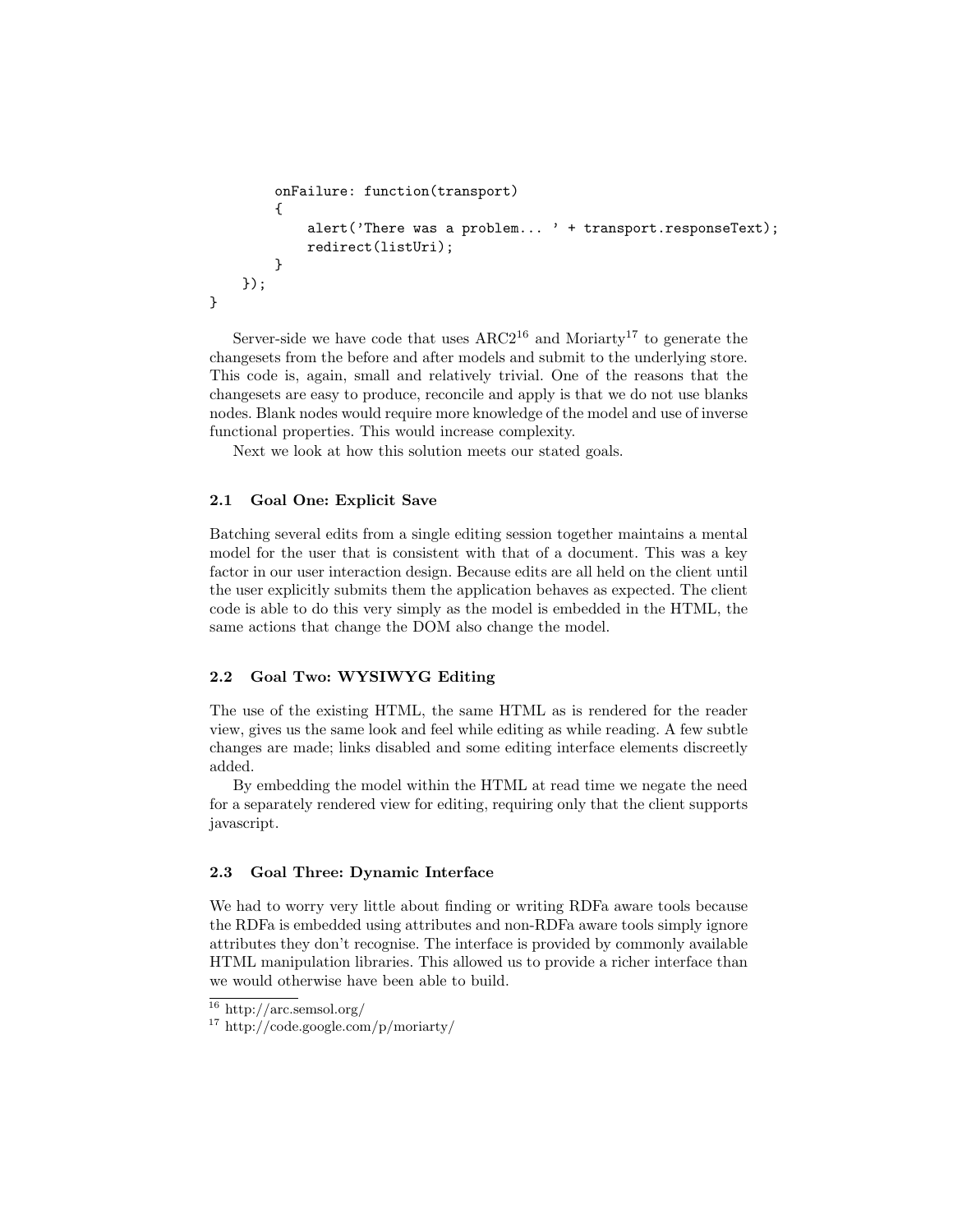## 2.4 Goal Four: Concurrent Editing

By having the client maintain both the before and after models for an editing session it becomes possible to detect when different users have made changes concurrently. It is not possible to detect this when submitting the after editing model alone without the introduction of timestamps. This collision detection allows the application to make appropriate choices about how it deals with the conflict.

As the changeset is directly analogous to the diff patches generated by configuration management tools it is clear that non-conflicting changes to the same model can be reconciled and applied, while conflicting changes can be identified and the three states, before editing, edit one and edit two, can be offered to the user for the conflict to be resolved. We currently apply non-conflicting changes and reject conflicting changes with the first set of changes submitted winning.

# 2.5 Goal Five: Extensible Data

Because the solution uses the changeset protocol to update only the resources and properties it knows about, rather than replacing resources and all of their properties, data that the application doesn't know about is left untouched. This, again, comes from having both the before and after models available to calculate a delta rather than simply performing a replacement.

# 2.6 Complication: RDF Sequences

The ordering and re-ordering of elements in the list posed a particular problem. We model the order of items on lists using RDF Sequences.

```
<http://lists.broadminsteruniversity.org/lists/abf203>
   sioc:name "Financial Accounting and Reporting" ;
   resource:contains <http://lists.broadminsteruniversity.org/items/a
    [...snip...] ;
   a rdf:Seq, resource:List ;
   rdf:_1 <http://lists.broadminsteruniversity.org/sections/abf203-1> ;
   rdf:_2 <http://lists.broadminsteruniversity.org/items/abf203-9> ;
   rdf: _3 <http://lists.broadminsteruniversity.org/sections/abf203-2>
   rdf:_4 <http://lists.broadminsteruniversity.org/sections/abf203-3> ;
   rdf: 5 <http://lists.broadminsteruniversity.org/sections/abf203-16
```
We render these in the DOM using the explicit ordering predicates of rdf: 1, rdf: 2 etc. The obvious implication of this is that now the re-ordering of the DOM is no longer enough to create the equivalent re-ordering in the model. We solved this by triggering a function to re-order the rdf:Seq predicates before extracting the post-editing model.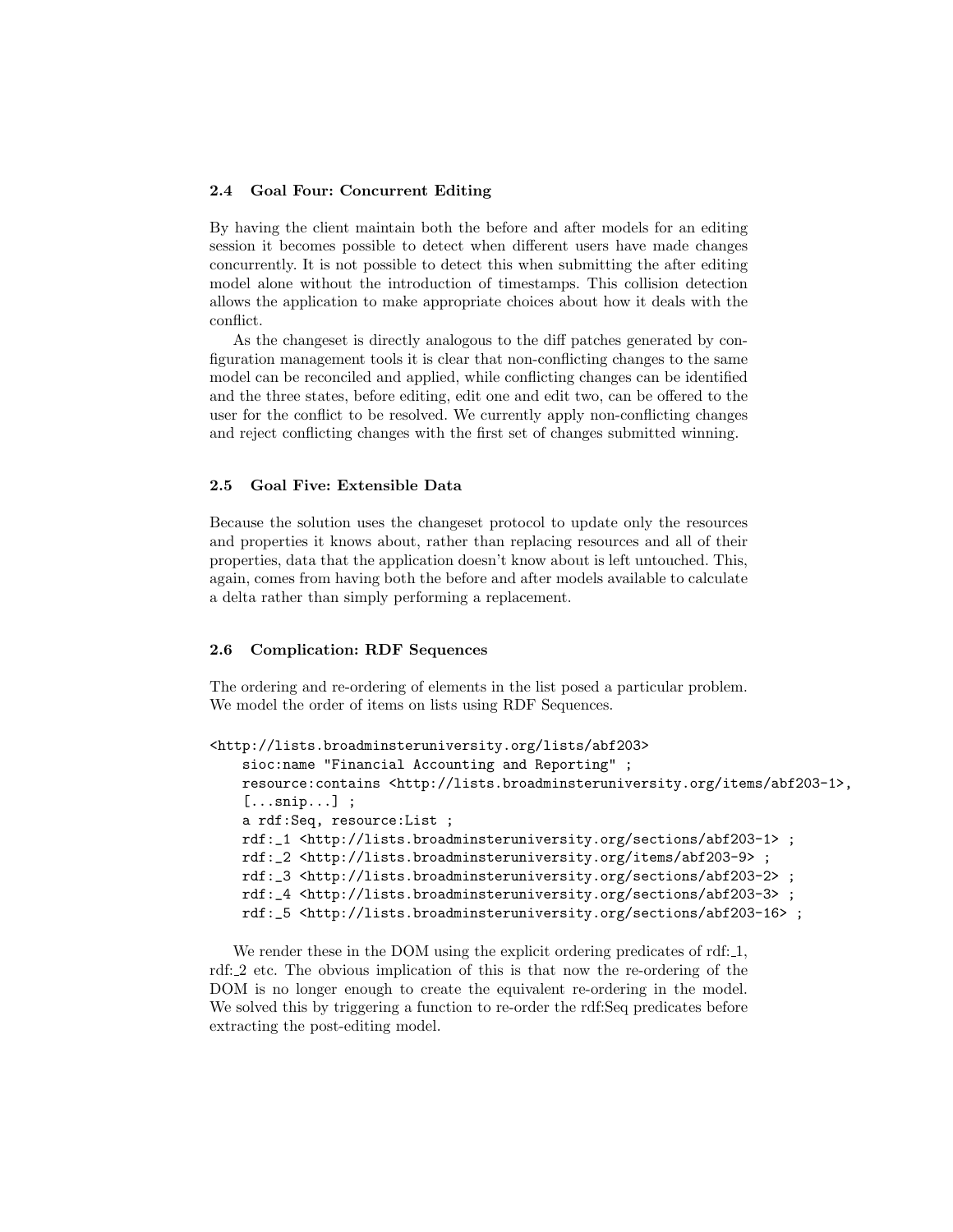```
function reindexSequences()
{
var containerCuries = new Array();$$('span[class="sequenceNumber"][rev="rdf:_0"]').each(function(thingTo
\text{contains} containerCuries [containerCuries.length] = thingToReindex.readAttribute
});
containerCuries.uniq().each(function(containerToReindex) {
updateSectionSequences(containerToReindex);
});
```
}

One would expect that sequences can be rendered in the RDFa using the sequence dependant rdf:li element as shown by Hausenblas[8]. Unlike the RDF/XML specification[9], however, the RDFa specification[4] does not state that rdf:li should be treated as a special case. As rdfQuery supports the spec accurately it doesn't interpret them specially.

A change to the specification to bring it inline with RDF/XML would allow the model to be re-ordered without changes to the predicates as the sequence is implied by the order of occurrence of the elements within the DOM.

This is one of the complications that results from the immaturity of the domain and the degree to which the specifications have yet to evolve and consolidate.

#### 2.7 Complication: Importance of @Rev Attribute

The model uses a number of paired forward and inverse properties. These are used to provide optimisations for querying and convenience when navigating the data as linked data. When an item is removed from a list it is therefore necessary to remove not only the links from the item itself to other elements but also the links from other elements to the item. One example of this is the reference from the list to all of the items it contains, regardless of the level of nesting - this is provided so that the list and all its contents can be retrieved by a single sparql query.

The way we achieved consistency between the DOM editing and the model is through the use of the @rev attribute. This allows us to co-locate statements that reference the item as an object with the item itself in the DOM. This means that removing the item from the DOM also removes the statements that referred to it. This technique removed the need for us to write code to detect statements that had lost their children by the removal of the resource they referenced.

Alternatively we could have made the decision not to render these triples in the RDFa and to use reasoning in the changeset generator or other code to correctly manipulate the model. This would make the RDFa smaller and possibly easier to manipulate at the cost of requiring consuming apps to infer the additional properties from the schema.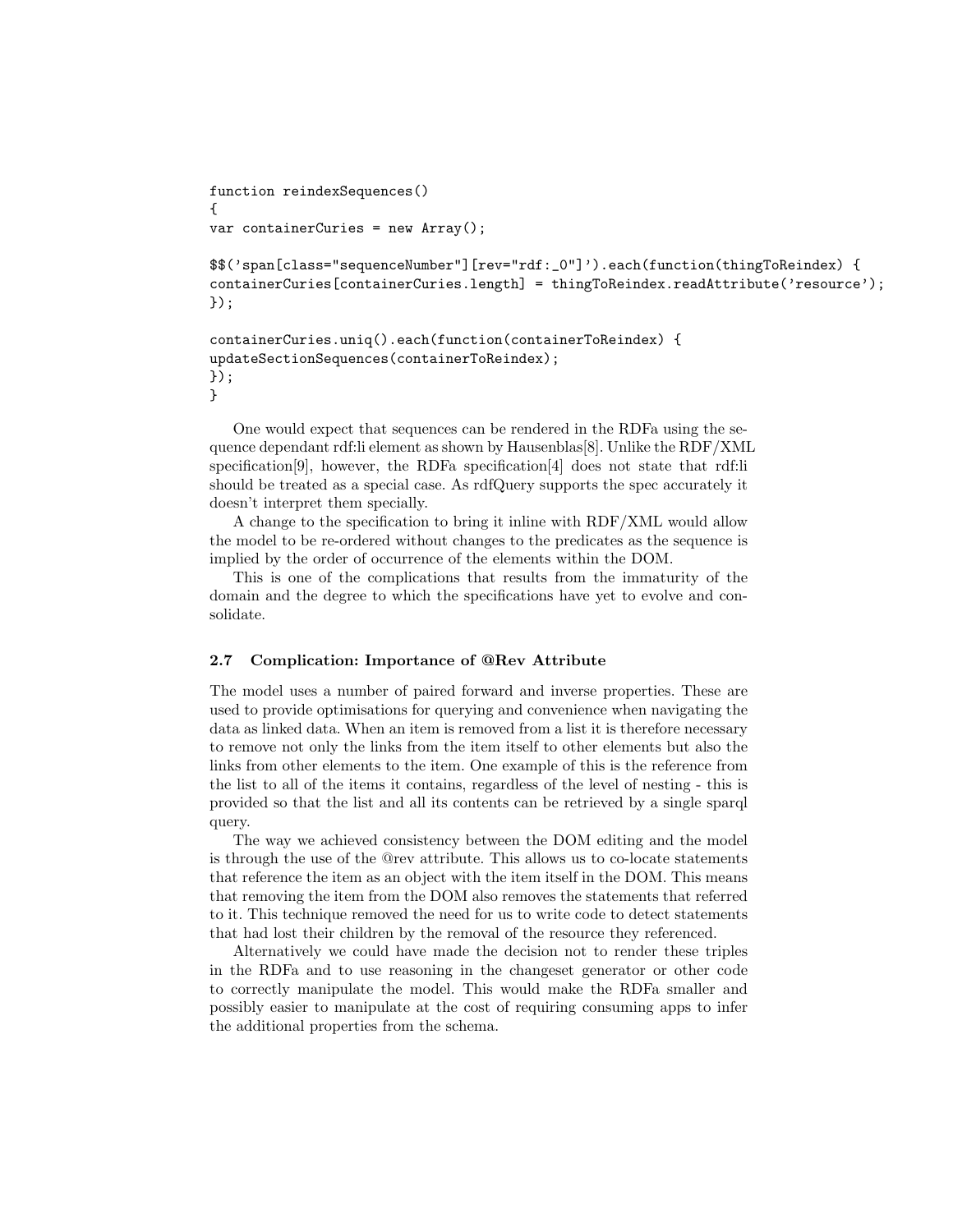As stores become better at reasoning and inference we should the need for these additional predicates become obsolete.

#### 2.8 Complication: Ignoring Some Changes to the Graph

The final complication we had to deal with is that some aspects of the model are used widely in the graph. The list itself, its sections and its items are a tree structure. Many items can refer to the same underlying academic resource, however. Within the HTML DOM the academic resource will be rendered as child elements of the list item that refers to it. If several list items refer to the same academic resource then the resource will be listed several times.

The problem arises when we wish to delete an item from a list. What we want to delete is the item on the list, i.e. the reference to the underlying academic resource and not the academic resource itself. When the same resource is referenced many times within the same list this does not present an issue as the triples describing the academic resource within the model remain even after one of the items is deleted.

When the academic resource is referenced only once on the list the removal of the item from the HTML DOM also results in the removal of academic resource and would result in a changeset being created to delete the academic resource from the underlying store. As academic resources can be referenced by many lists this deletion would result in other lists referencing a deleted academic resource.

Our solution is to never delete academic resources. This requires introducing knowledge of the model to the code that calculates differences between the before and after models. This is acceptable to us as specialised editing interfaces such as this one are expected to understand the model and limit themselves to changing only those things they are responsible for.

#### 2.9 Complication: Performance

The Talis Aspire product works with lists that may contain references to several thousand resources, leading to tens of thousands of triples being embedded within a single HTML+RDFa page. Parsing the RDFa in such a page is a substantial task, and the initial beta version of rdfQuery that we used took tens of seconds to process the very largest of these pages, especially in Microsoft Internet Explorer. This proved to be a useful use-case for the optimisation of rdfQuery, which now parses these pages in just over a second in most cases, which is adequate for our purposes.

#### 2.10 Additional Benefit: Re-Use of Data

One of the most attractive things about this approach was that it supported and was supported by our desire to publish RDFa in the pages. With very little out there to consume RDFa and the fact that we already supported content negotiation there was little justification to invest the effort in publishing the RDFa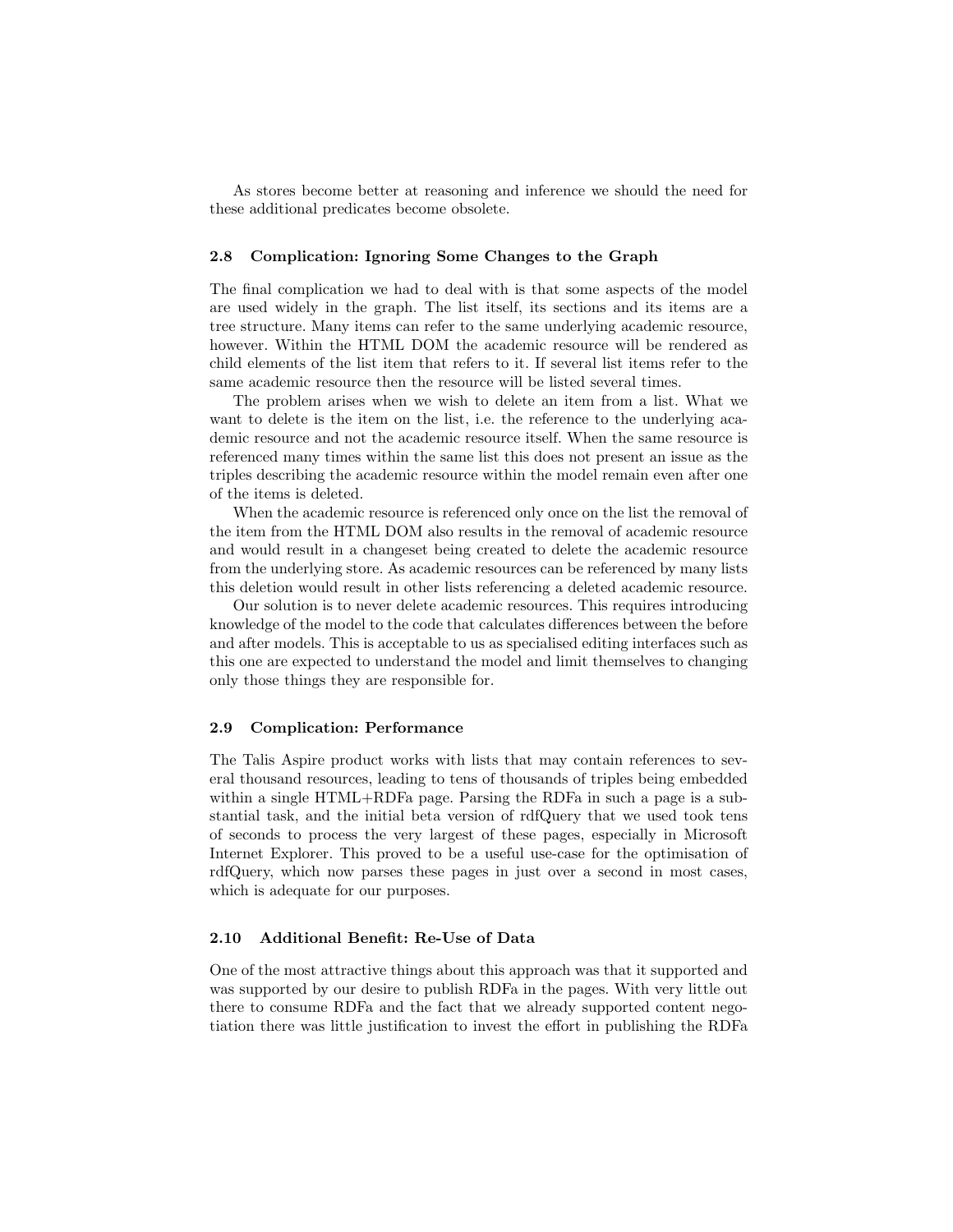within the HTML. This approach provided both the simplest implementation for editing as well as a sound reason for including RDFa – which we expect to have additional benefits in future.

#### 2.11 Additional Benefit: Re-Use of Code

Very little bespoke code was written for management of editing. Almost all of the bespoke code was written to support specific user interactions during editing. Had RDFQuery supported RDF sequences we would have had to write only the code to post the before and after models to the server.

# 3 Future Work

There are a number of opportunities to simplify the pattern still further as the RDFa spec evolves and as RDF stores and libraries become more capable. We aim to track the situation and make changes as the arise and offer benefit.

There are also opportunities to extend the functionality of the client-side code using the capabilities of rdfQuery more effectively. We currently use it to simply extract the model from the page before and after editing, but it is capable of much much more. It would be possible to use rdfQuery to generate other views of the model from the RDFa, such as a list of sections within the editing interface, counts of items and indicators where the same resource is referenced multiple times. These kinds of interface additions are made much easier by having access to the machine readable model in the client-side code.

# 4 Conclusion

Embedding RDFa within pages provides benefits for the publication of structured data. Beyond that it can also be used to provide a coherent representation of the model that supports editing using tools that are not aware of RDF. The use of these tools can make the provision of specialised, browser-based editing interfaces substantially easier to implement than traditional approaches that involve maintaining a model independantly of the HTML DOM.

The client-side, dynamic nature of this approach provides several other benefits beyond implementation simplicity, including a reduction in server interactions and the ability to detect and reconcile concurrent edits.

# References

[1] Clarke, C.: A Resource List Management Tool for Undergraduate Students based on Linked Open Data Principles. In Proceedings of the 6th European Semantic Web Conference, Heraklion, Greece, 2009.